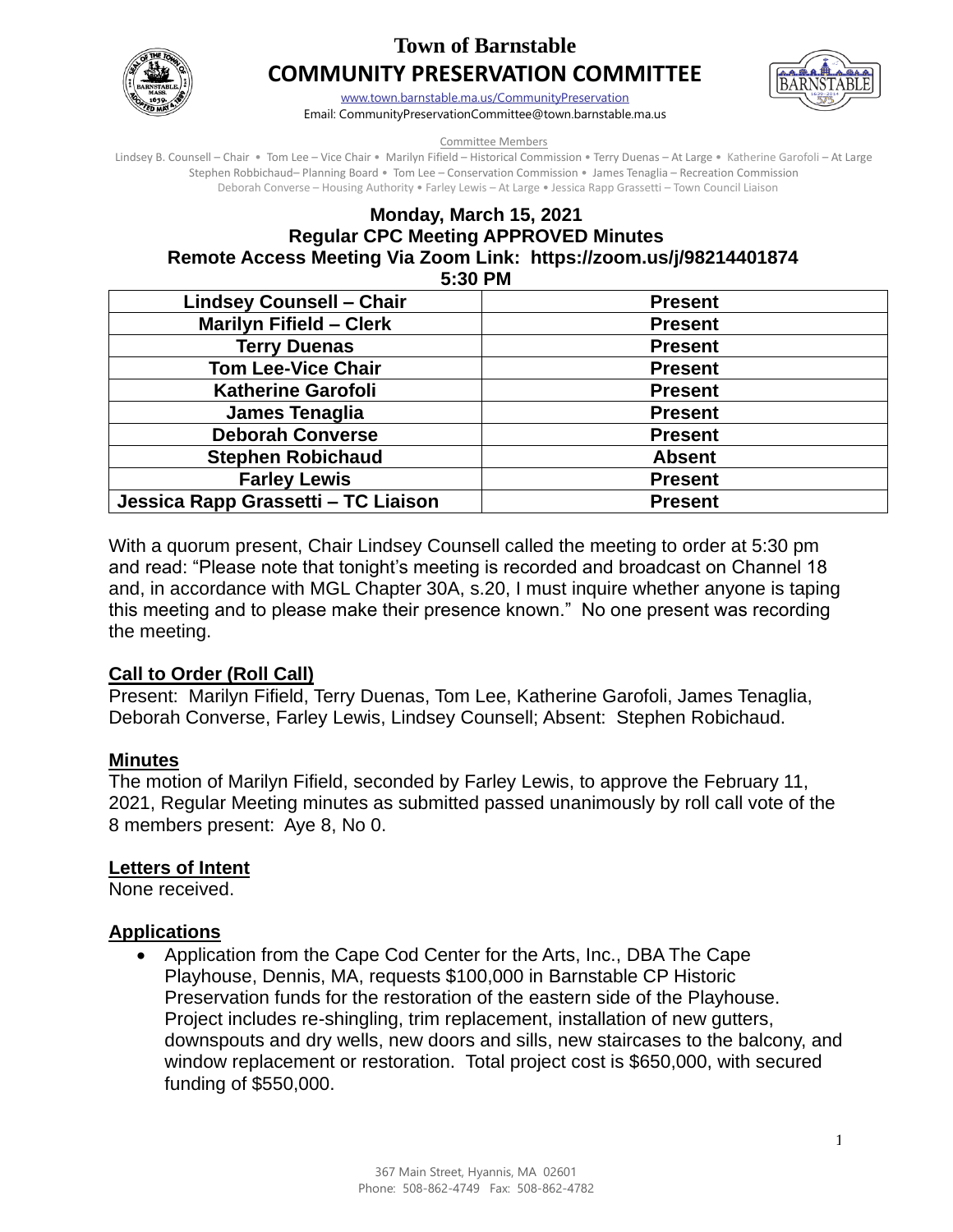Ms. Nora Carey, Executive Director, narrated a PowerPoint presentation clarifying that the whole project cost is \$654,000 for re-shingling, trim replacement, installation of new gutters, downspouts and dry wells, new doors and sills, new staircases to the balcony, and window replacement or restoration of the entire building. The CP Historic Preservation funding request of \$100,000 is toward funding for the eastern side of the building only. Slides illustrated the present condition of all sides of the building requiring preservation, including the eastern side, and Ms. Carey noted that it would be ideal to have all of the funding available at once to preserve the entire building, although the architect has provided a phased approach if all funds are not in place. She added that only one staircase on the eastern side of the building will require rehabilitation or replacement.

Marilyn Fifield reminded the Committee that the Barnstable Historical Commission recognized the Playhouse as significant and the property and project worthwhile but did not support funding its rehabilitation with Barnstable CP Historic Preservation funds due to the many existing needs competing for our Town funds within our own town. She stated that she, therefore, could not support the application, although she recommended that the Playhouse board seek National Register nomination to be eligible to apply for the State Historical Commission grants that she always recommends for eligible historic properties. She also suggested seeking donations from the Broadway celebrities who have appeared at the Playhouse.

Chair Counsell noted that there is approximately \$335,000 left in the Historic Preservation portion of funding for this year. Terry Duenas said that he had been opposed to the idea of supporting something regional in nature, but felt this organization is unique, while noting caution for setting a precedent. Deb Converse agreed that the Playhouse is worthy of support and felt torn due to the number of historic projects coming through that have not yet been deducted from the bottom line. Chair Counsell clarified that it would be possible to reduce the amount recommended and granted if that was the choice of CPC and the Town Council.

#### Public Comment:

Councilor Paul Neary inquired if Dennis and Yarmouth CPCs have committed funds. Ms. Carey explained that the Town of Dennis CPC has already allocated \$250K to the project, and from preliminary meetings it appears that the Town of Yarmouth CPC will also recommend funding, although their Town Meeting has not yet occurred. Councilor Neary suggested the possibility of Barnstable CPC's matching the amount of Yarmouth's CPC's allocation. CPC discussed funding a lower amount, although Ms. Fifield said she felt she needed to respect the Historical Commission's vote opposing any funding. Councilor Kris Clark asked Ms. Carey if she could address the Historical Commission's suggestions with respect to seeking a State Historic Preservation grant and/or seeking Broadway donations. Ms. Carey listed the other funding sources as Mass. Cultural Facilities grant of \$150K and Cape Playhouse funding of \$185,000, calling any funding from Broadway "a miracle," citing theaters' new, costly COVID-related safety regulations as an example of the added costs they face. She explained that the Playhouse has not pursued a State Historical Commission grant because they already have a Restriction on the building from Dennis CPC and grants from Barnstable & Yarmouth would also require a HP Restrictions. Ms. Fifield noted that there are other historic properties with CPA funding that have both Town and State Historic Preservation Restrictions.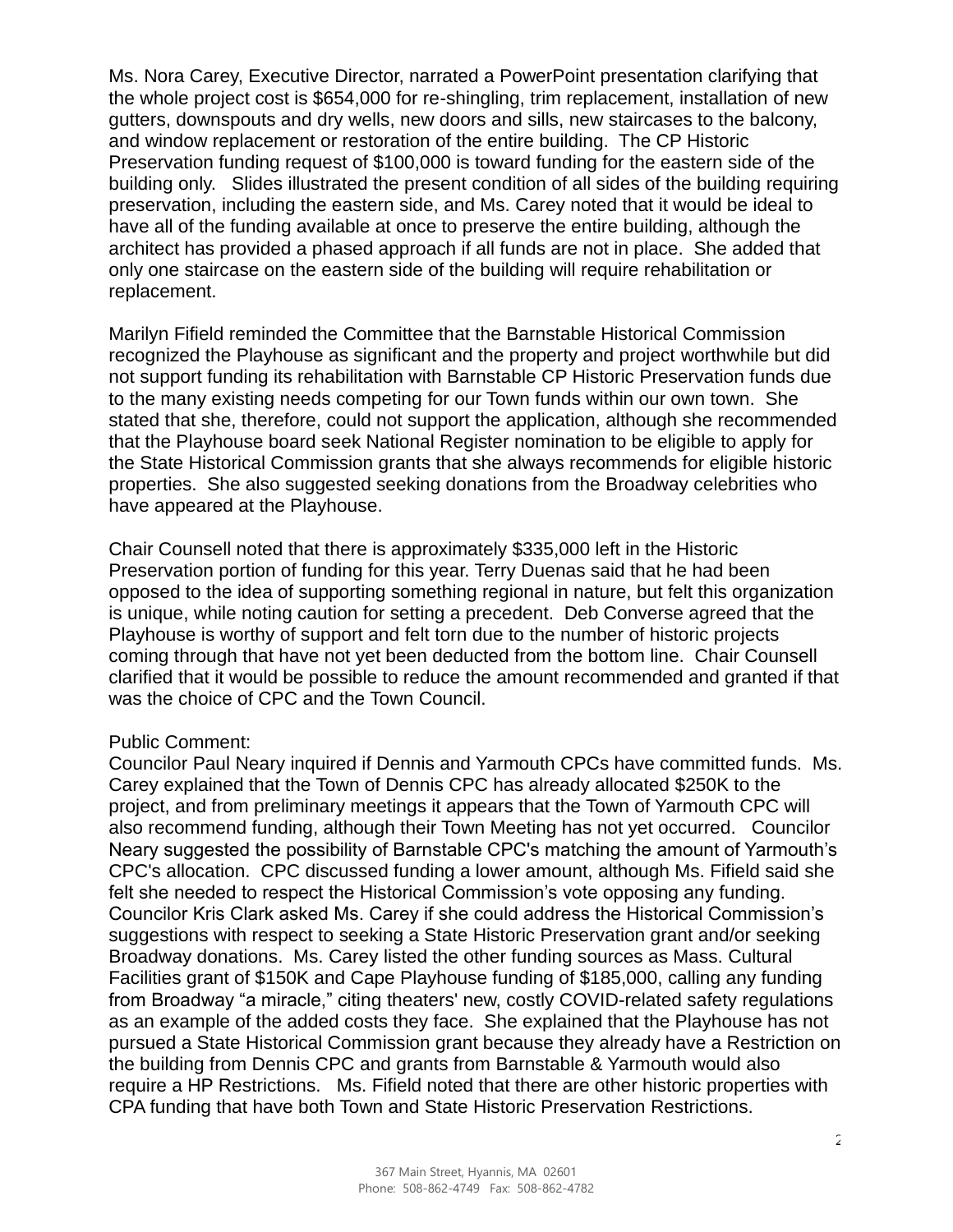Ms. Carey added that the Playhouse provides the region with a unique value in generating other economic benefits for the area and therefore seeks support in the region that they serve.

Katherine Garofoli inquired if the Playhouse has applied for private foundation grants offered through the Cape Cod 5 or Cooperative Banks, and Ms. Carey confirmed that the Playhouse receives funding from private foundations, as well, that is mostly used for operations, including maintenance of the 22 acres of grounds that they are obligated to maintain per their 99-year rental lease.

Chair Counsell noted that the Playhouse is an organization that has capacity to generate more income than any of the other types of historic preservation requests received and said he was less inclined to support funding, given the power they must raise other funds, while he would prefer to support Barnstable projects. He expressed concern that regional grant-swapping back and forth could become extensive. He also noted that the detailed information usually required in CPC historic preservation applications was not provided because this Application preceded the requirement, for example, for a fundraising plan for the rest of the buildings. Ms. Carey replied that they would not need a fundraising plan now because they have \$550,000 in hand. Chair Counsell explained that the new application process takes a comprehensive look at all the buildings an entity is responsible for and how they will maintain them in the future, along with a fundraising plan for this.

Katherine Garofoli clarified that the Yarmouth CPC request is \$65,000, noting the lower amount sought from Yarmouth, a direct neighbor. She said she would feel more comfortable waiting to get a firm answer on what Yarmouth will do before Barnstable CPC decides. After a brief discussion, CPC members agreed it would be best to wait until Yarmouth holds their Town Meeting, and Ms. Carey said that she would keep the Barnstable CPC informed of progress in the Town of Yarmouth.

**Motion was made by Katherine Garofoli and seconded by Tom Lee for Barnstable CPC to postpone voting on the Historic Preservation Application from Cape Playhouse until the Town of Yarmouth has had an opportunity to hold their Town Meeting and vote on CPA funding. Motion passed with a roll call vote of the 8 members present: Aye 8, No 0.**

• Application from the Town Manager and Department of Public Works for improvements to the small playground at the Barnstable Hollow field seeks \$125,000 in Community Preservation Recreation/Open Space funds for replacement of the existing equipment and provision of handicapped access, new play area surfaces and safer transition between playground and field, signage, seating with shade, seasonal water fountain, and trash bins. Completion of the project was estimated for Spring of 2021.

athletic field sod. Photos illustrated the existing broken playground equipment and the 3 Assistant Town Engineer Nate Collins narrated a PowerPoint presentation relating the progress of renovations at the Barnstable Hollow field performed by the DPW Structures and Grounds crew in the Summer/Fall of 2020, noting new and renovated fieldstone walls, clearing of vegetation, new irrigation system, drainage, and installation of new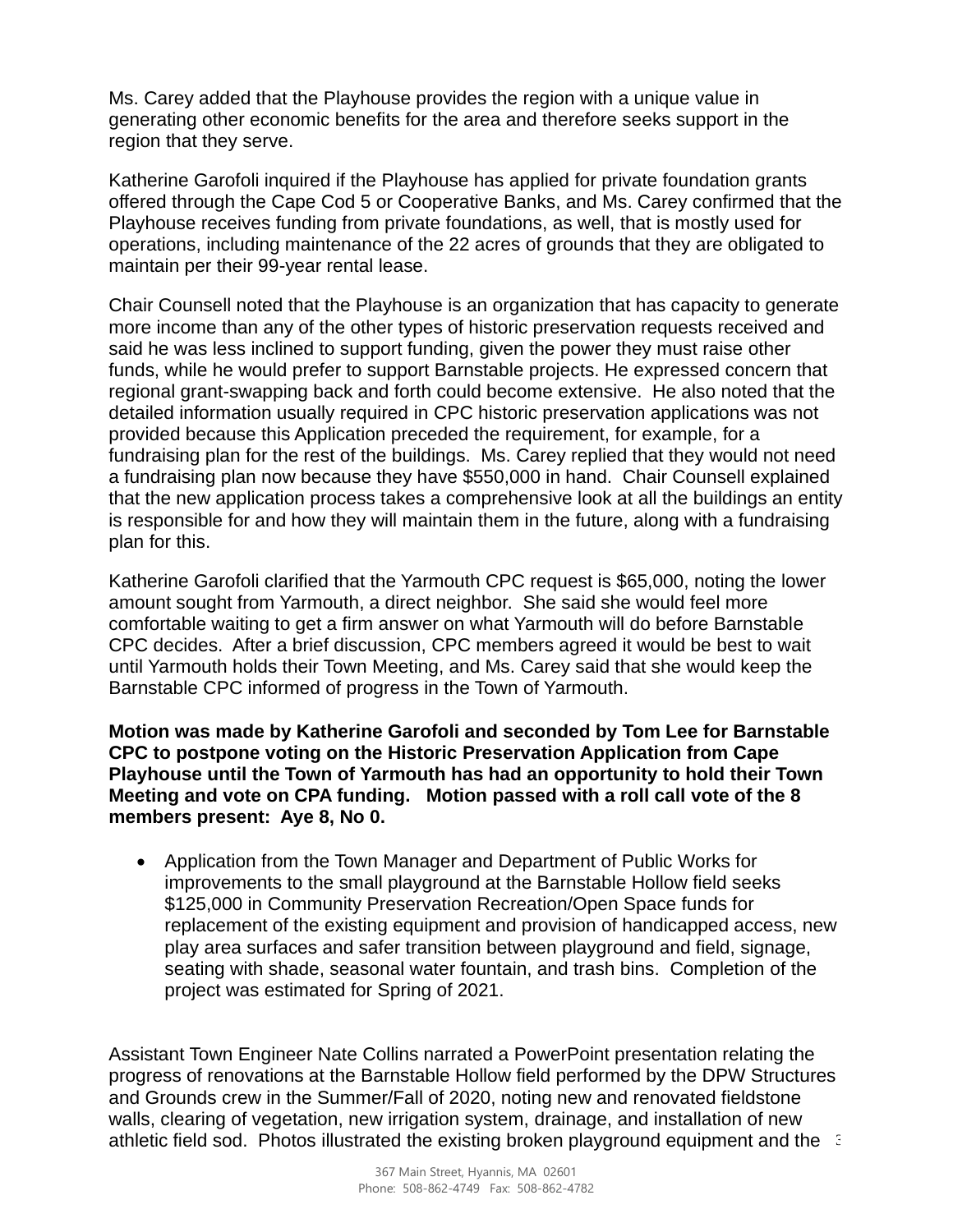lack of an ADA-compliant pathway. Repair and reuse of the existing equipment was considered, but replacement was preferred due to the minimal cost differential.

The proposed work was summarized as including an ADA -compliant pathway down to the playground, new poured-in-place rubberized surface for handicapped access to a new bay of swings, along with access to the new play structure to be designed and installed for children ages 2-5. In addition, there would be 2 new shaded picnic tables, a new water bottle filling station, and new wood fiber mulch throughout the playground. Mr. Collins noted that they were able to keep the costs down by using a combination of Town employees and bidding out and subcontracting to install the poured-in-place surfacing as well as the playground equipment. Mr. Collins explained that the rendering in the PowerPoint presentation is only a draft of what the new playground would look like, and the playground equipment would have to go out to public bid. James Tenaglia spoke in favor of the project and said it would be a great finish to what has already been accomplished by DPW employees at the site. Mr. Collins hoped that the completion date would be prior to the July 4th holiday.

Public Comment None.

Chairman Counsell noted the current balance of \$545,000 in the CP Open Space/Recreation Fund.

**Motion was made by Terry Duenas and seconded by James Tenaglia that the Community Preservation Committee recommend to the Town Council through the Town Manager support for the rehabilitation of the Barnstable Hollow Playground located at 0 Mill Way, Barnstable Village, with new handicapped access and playground equipment, at an estimated cost of \$125,000 from the Open Space/Recreation account. Motion passed with a roll call vote of the 8 members present: Aye 8, No 0.** 

• Application from the Town Manager and the Department of Public Works seeks \$816,793 in Community Preservation Open Space/Recreation Funds for a new playground at the Centerville Recreation Building to replace the existing outdated equipment and include a new accessible pathway from the parking area, new accessible surfacing and landscaping, with completion anticipated in the summer of 2021.

Town Architect Mark Marinaccio narrated a PowerPoint presentation, explaining that the playground currently does not meet safety standards with its worn-out and outdated wooden structures that need replacement. After a Community Playground Development Workshop to determine preferences of the community, he said improvements would include new accessible playground equipment, new accessible path to the playground, installation of ADA-compliant surfacing, with grading to fill 3-4 feet of the existing hollow to create an accessible path and even out the grade, a new seating area and landscaping, all as the  $1<sup>st</sup>$  phase of a multiple-phase approach to improving the site.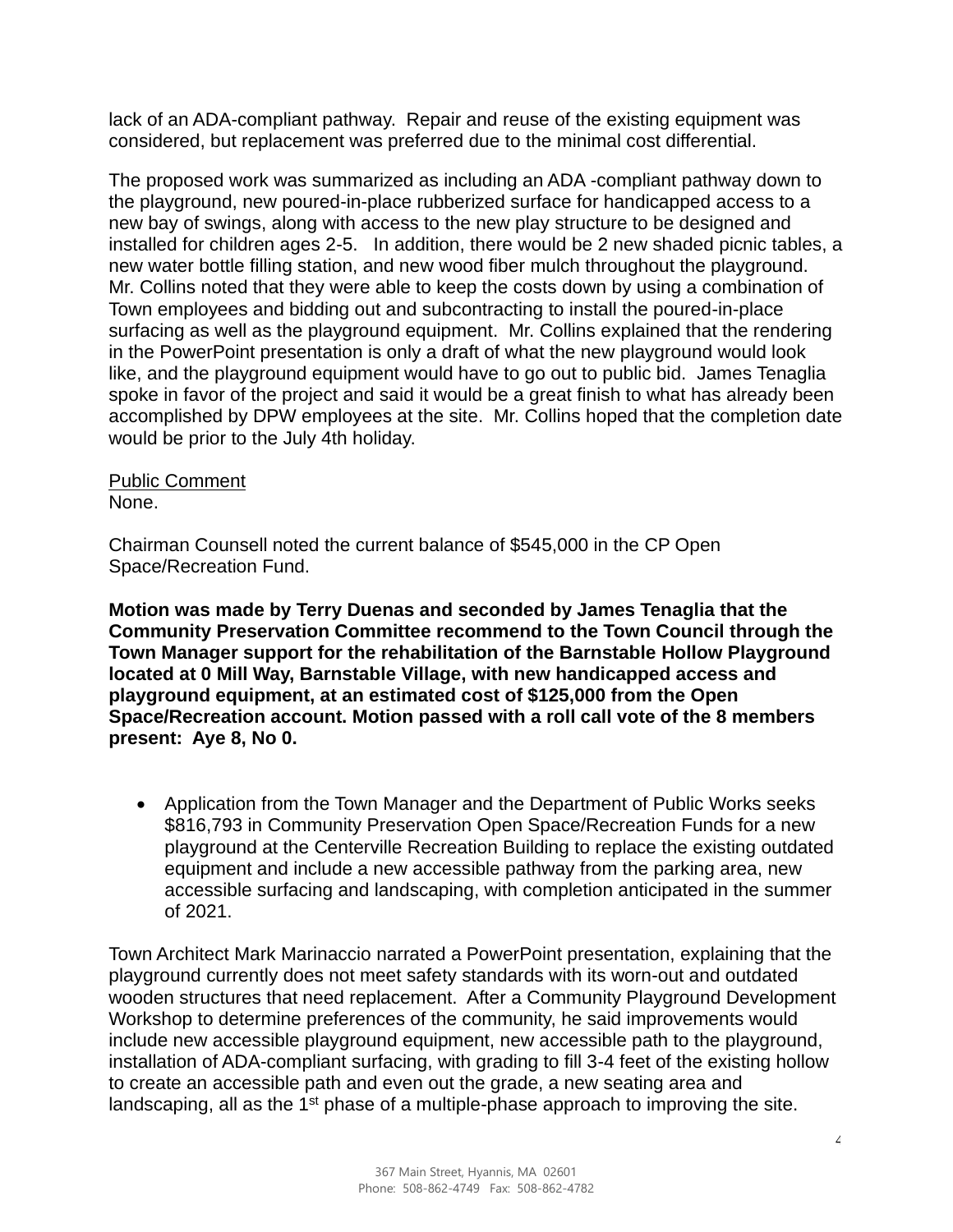Mr. Marinaccio noted that only 5 of the Town's 11 playgrounds are available to the public, and only 2 of those are currently accessible. He reminded the benefits of having a centrally located playground that is close to candy stores, ice cream shops, shopping, and the beach, and he said that the sloped hollow site of the playground allows for a contained play area that parents like. Further, he said, it allows for access to a higher elevation that can be graded for slide equipment and still be accessible. Mr. Marinaccio shared a photo of the existing playground, illustrating that the existing outdated equipment is not accessible and does not meet current safety standards, and the surface is inadequate, as well. He outlined plans for two play areas: early childhood play area (2 -5); and older play area (6-12 years old), noting \$304,000 in the budget for the equipment, with any savings to be used to purchase and install more equipment.

Deb Converse confirmed that this playground was a priority in all of the Town plans and expressed her support for its rehabilitation. Terry Duenas confirmed that there are three phases to the project, with this as phase 1. Mr. Marnaccio said that Phase 2 will include expansion of the parking lot and Phase 3 will convert the ball field into a multipurpose field. Farley Lewis confirmed that there will be additional funding available for the rehabilitation from the Town, and Mr. Marinaccio assured that there is a CIP in place for funding that moves forward each year, also explaining that a consultant will be hired to develop a plan that can go out to bid. Councilor Jessica Rapp Grassetti asked how DPW would involve the community in designing the playground, and Mr. Marinaccio explained that it would be a similar approach to that used for the Osterville project, with a consultant seeking suggestions. Councilor Grassetti said if a pickleball court were proposed, there would be immediate community support.

Town Recreation Director Patty Machado referred to a Harvard University study that indicated playgrounds are too unchallenging, causing long-term issues because children have not been exposed to risk at a younger age. As a result, she said, when they are older, they are taking extreme risks in areas that are ten times more dangerous than what they experience on playgrounds. The study found that it would be better to provide opportunity for challenge while they are young. She said that Centerville is a central location in a community where there are very few playgrounds where kids who are not in school can play, adding that this tends to be popular after story hour at the library or the beach. She said that there are a lot of positives for the entire community associated with a playground in this location, noting the various summer and vacation-week programs that use the building, field, and playground. Councilor Kris Clark said she is glad there is a plan for expanded parking down the road because this playground will be extremely popular.

**Motion was made by James Tenaglia and seconded by Terry Duenas that the Community Preservation Committee recommend to the Town Council through the Town Manager support for the rehabilitation of the Centerville Recreation Building playground at 524 Main Street, Centerville, by replacing outdated playground equipment, updating landscaping and creating a new ADA-compliant pathway from the parking lot as requested by the Town Manager and Department of Public Works at an estimated cost of \$816,793 from Undesignated Community Preservation Fund. Motion passed with a roll call vote by the 8 members present: Aye 8, No 0.**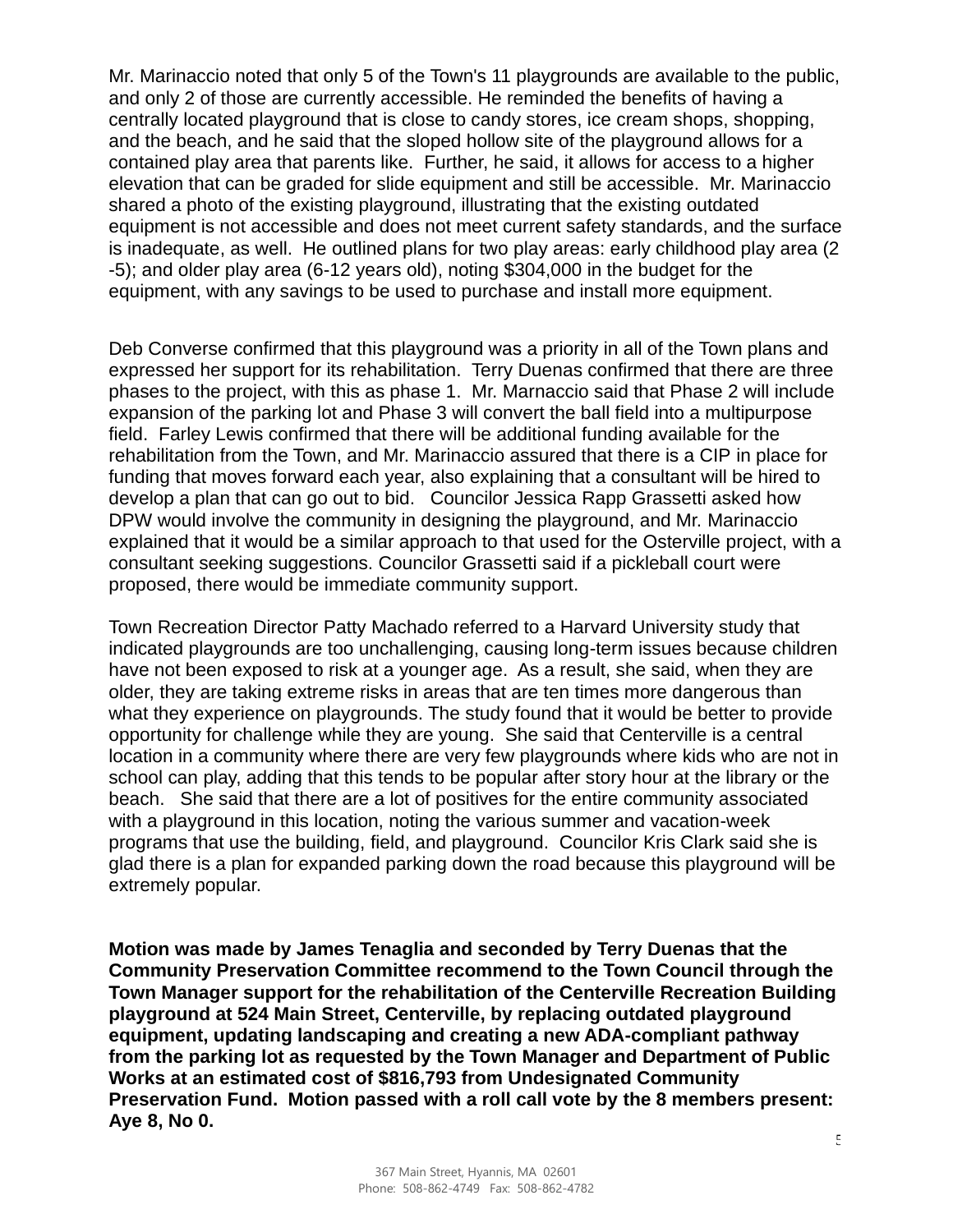### **General Public Comment:**

None.

**Correspondence Received:** Chair Counsell acknowledged receipt of the following correspondence:

- Report on the Affordable Housing/Growth & Development Trust Fund Activities Related to the Award of CPC Community Housing Funds 11/1/20 through 1/31/21.
	- Deb Converse requested a copy of the layout of the Residence@850 site.
- Report from Affordable Housing/Growth & Development Trust Fund Consultant, Paul Ruchinskas, regarding financial review and analysis of the *pro forma* associated with the Affordable Housing Trust Fund Application for a project entitled "Residence@850" which is under review for approval and located at 850 Falmouth Road, Hyannis.
	- Councilor Kris Clark asked that the Quarterly Reports be posted on a website and available for the public.

### **Chair Counsell provided the following Project Updates:**

- Community Housing CPC Application Cape Built 255 Main Street LLC: Housing Restriction was finalized and recorded; funding request has been received.
- Mid-Point Community Housing Application Finalization of Housing Restriction in process.
- Funds for the new Pickleball Courts in Marstons Mills are available.
- Funds for the DPW projects at Paine-Black House & West Barnstable Community Building are available.
- Barnstable Historical Society CPA Application has been submitted to the Town Manager for inclusion on an upcoming Town Council agenda for public hearing.
- Sturgis Library Application for Historic Preservation funds is anticipated for the April 26, 2021, CPC meeting.
- Barnstable Little League Application for Open Space/Recreation funds is anticipated for the April 26, 2021, CPC meeting. Chair Counsell noted that CPC cannot fund a structure, but it may be associated with another project that is eligible.

## **Adjournment:**

**Motion was made by Katherine Garofoli and seconded by James Tenaglia to adjourn the meeting. Motion passed with a unanimous roll call vote of the 8 members present - Aye 8, No 0 – and the meeting adjourned at 7:04 p.m.**

## **Next Regularly Scheduled CPC Meeting – April 26, 2021**